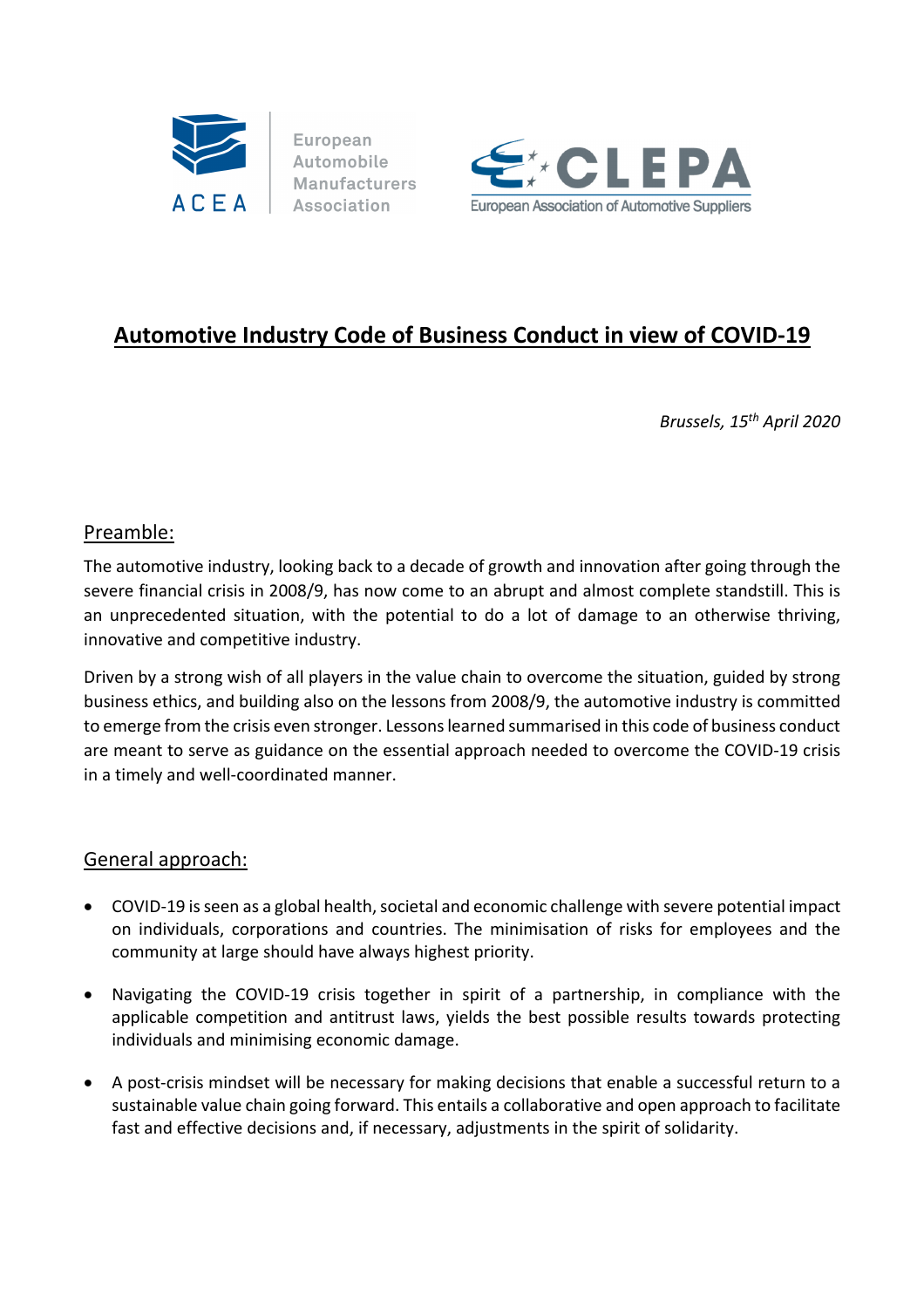### Workplace safety:

The health & safety of citizens and employees is a priority. All players in the value chain therefore commit to:

- provide a safe work environment, in line with applicable safety standards.
- call on public authorities for harmonised measures across the EU, as much as possible.
- discuss, together with social partners, on common criteria, standards and conditions under which employees can return safely to restart production.
- ensure excellent communication with employees, install measures for preventive healthcare, and provide the necessary training.
- share best practices on health & safety with partners along the value chain.

### Transparency:

A successful exit from the crisis will require timely sharing of critical and appropriate information, enabling value chain partners to plan and act as effectively as possible. Upstream and downstream partners in the value chain therefore commit to:

- provide each other with transparent and credible information on expected demand and inform each other in a timely manner on delays and subsequent deviations.
- share information about the shutdown, downtime and ramp-up of capacities with the up-stream and down‐stream partners with the target to avoid unnecessary burning of cash.
- communicate in a clear and transparent way with their business partners about achievable capacities in production plants, under consideration of safeguarding measures.
- discuss in good faith with their business partners whether the exceptional situation requires the setting of new priorities on ongoing projects considering limited capacities in R&D and plants. This may involve revising and/or postponing project milestones and planning.

### Contractual requirements:

All value chain players have a shared responsibility for the continued prosperity of the sector. In particular maintaining liquidity is key in times of crisis. The value chain players therefore believe that:

 this industry can emerge sustainably from this crisis only if all players respect agreed contractual terms, in particular regarding payments, the reception and timely delivery of ordered products, investments, tooling, testing, development and engineering services and inventories created by orders, and that,